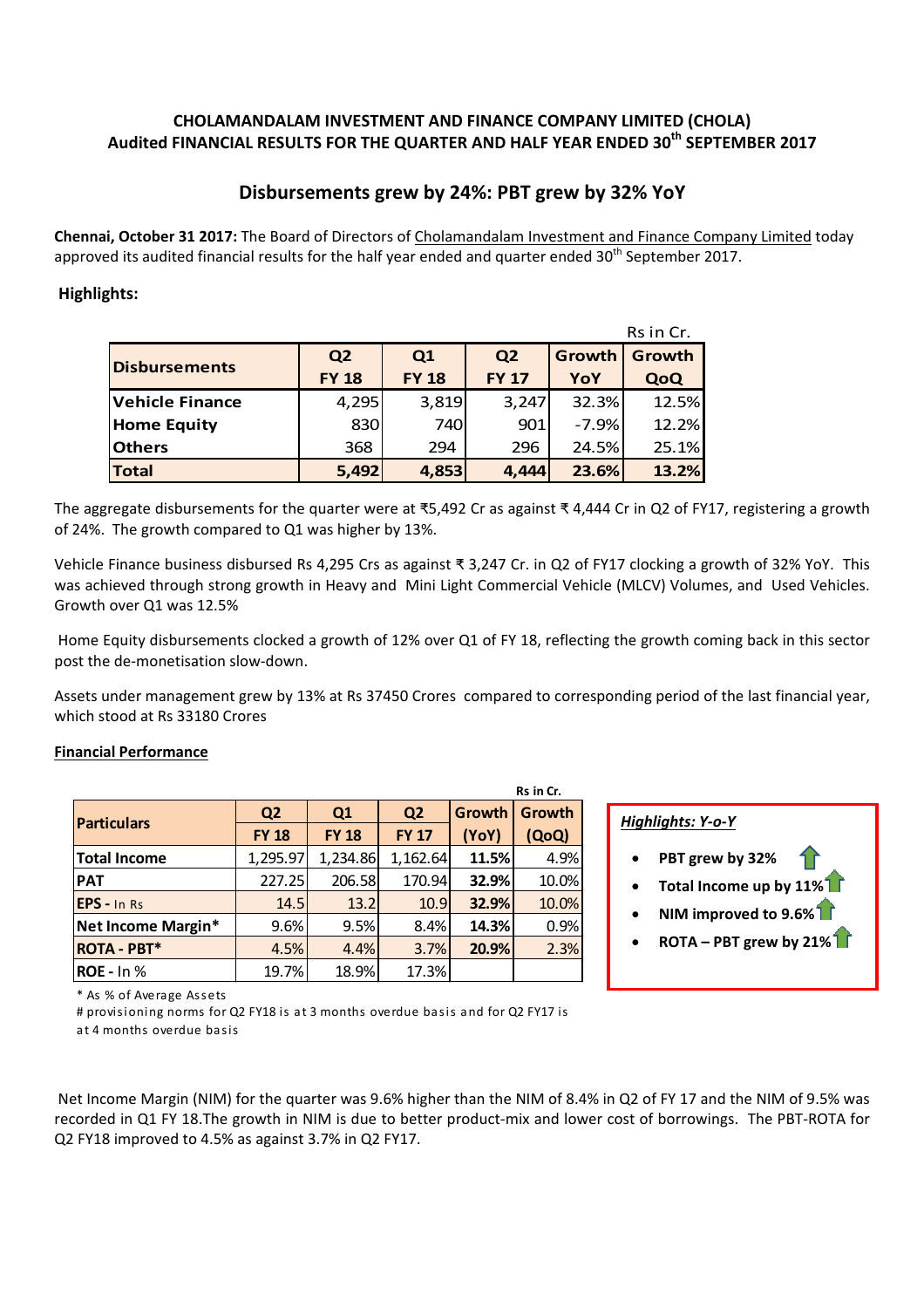### **Divisional Performance**

### **Vehicle Finance: (VF)**

| Rs in Cr.                |                |              |                |        |        |  |
|--------------------------|----------------|--------------|----------------|--------|--------|--|
|                          | Q <sub>2</sub> | Q1           | Q <sub>2</sub> | Growth | Growth |  |
| <b>Particulars</b>       | <b>FY 18</b>   | <b>FY 18</b> | <b>FY 17</b>   | (YoY)  | (QoQ)  |  |
| <b>Net Income Margin</b> | 554.76         | 526.74       | 432.46         | 28.3%  | 5.3%   |  |
| <b>PBT</b>               | 242.59         | 209.79       | 161.89         | 49.8%  | 15.6%  |  |
| <b>ROTA - PBT*</b>       | 3.8%           | 3.5%         | 3.0%           | 26.7%  | 11.0%  |  |

### *Highlights: Y‐o‐Y*

- **NIM improved by 28%**
- **PBT grew by 50%**
- **ROTA – PBT (%) grew by 27%**

\* As % of Ave rage As se ts

 a t 4 months ove rdue basis # provisioning norms for Q2 FY18 is at 3 months overdue basis and for Q2 FY17 is

The division has recorded a PBT of Rs. 242.59 Cr. for the quarter as against the Rs 161.89 Cr in Q2 of FY 17 registering a growth of 49.8%. As compared to Q1 of FY 18 also the division recorded a growth of 15.6%.

#### **Home Equity (HE):**

|                    |                |                |                |       | Rs in Cr.     |  |                   |                      |
|--------------------|----------------|----------------|----------------|-------|---------------|--|-------------------|----------------------|
| <b>Particulars</b> | Q <sub>2</sub> | Q <sub>1</sub> | Q <sub>2</sub> |       | Growth Growth |  | Highlights: Y-o-Y |                      |
|                    | <b>FY 18</b>   | <b>FY 18</b>   | <b>FY 17</b>   | (YoY) | (QoQ)         |  |                   |                      |
| Net Income Margin  | 107.44         | 103.89         | 105.23         | 2.1%  | 3.4%          |  |                   | PBT grew by 2        |
| <b>PBT</b>         | 62.17          | 59.43          | 48.82          | 27.3% | 4.6%          |  |                   | <b>ROTA - PBT (%</b> |
| <b>ROTA - PBT*</b> | 2.6%           | 2.5%           | 2.1%           | 24.7% | 2.7%          |  |                   |                      |
|                    |                |                |                |       |               |  |                   |                      |

| Highlights: Y-o-Y |                                                                                       |  |  |  |  |
|-------------------|---------------------------------------------------------------------------------------|--|--|--|--|
|                   | PBT grew by 27%<br>ROTA – PBT (%) grew by 25% $\begin{bmatrix} \bullet \end{bmatrix}$ |  |  |  |  |

\* As % of Ave rage As se ts

# provisioning norms for Q2 FY18 is at 3 months overdue basis and for Q2 FY17 is

a t 4 months ove rdue basis

The division has reported a PBT of Rs.62.17 Cr. for the quarter as against the Rs 48.82 Cr in Q2 of FY 17 recording a growth of 27.3%. As compared to Q1 of FY 18 also the PBT grew by 5%

#### **GNPA, NNPA and Provision Coverage**

The GNPA, NNPA and Provision coverage levels have improved consistently over the quarters in VF. In Home Equity, the increasing trend of GNPA has been reversed this quarter. CIFCL recognizes GNPA on 3 months overdue basis (as against current RBI norms of recognition on 4 months overdue basis). The details given below reflect the same basis ( at 3 months basis) for all the past quarters also.

|                    | VF          |             |              | <b>HE</b>                |             |            | <b>Overall</b>            |             |            |
|--------------------|-------------|-------------|--------------|--------------------------|-------------|------------|---------------------------|-------------|------------|
| <b>Particulars</b> | <b>GNPA</b> | <b>NNPA</b> | <b>PCRI</b>  | <b>GNPA</b>              | <b>NNPA</b> | <b>PCR</b> | <b>GNPA</b>               | <b>NNPA</b> | <b>PCR</b> |
| $Mar-17$           | 4.18%       |             |              | 2.82% 32.72% 5.77% 4.04% |             |            | 30.00% 4.66% 3.19%        |             | 31.64%     |
| $Jun-17$           | 4.17%       |             | 2.74% 34.32% | 6.03%                    | 4.17%       |            | 30.76% 4.73% 3.17% 33.08% |             |            |
| $Sep-17$           | 3.78%       |             | 2.43% 35.61% | 5.98%                    | 3.97%       | 33.70%     | 4.46%                     | 2.89%       | 35.08%     |